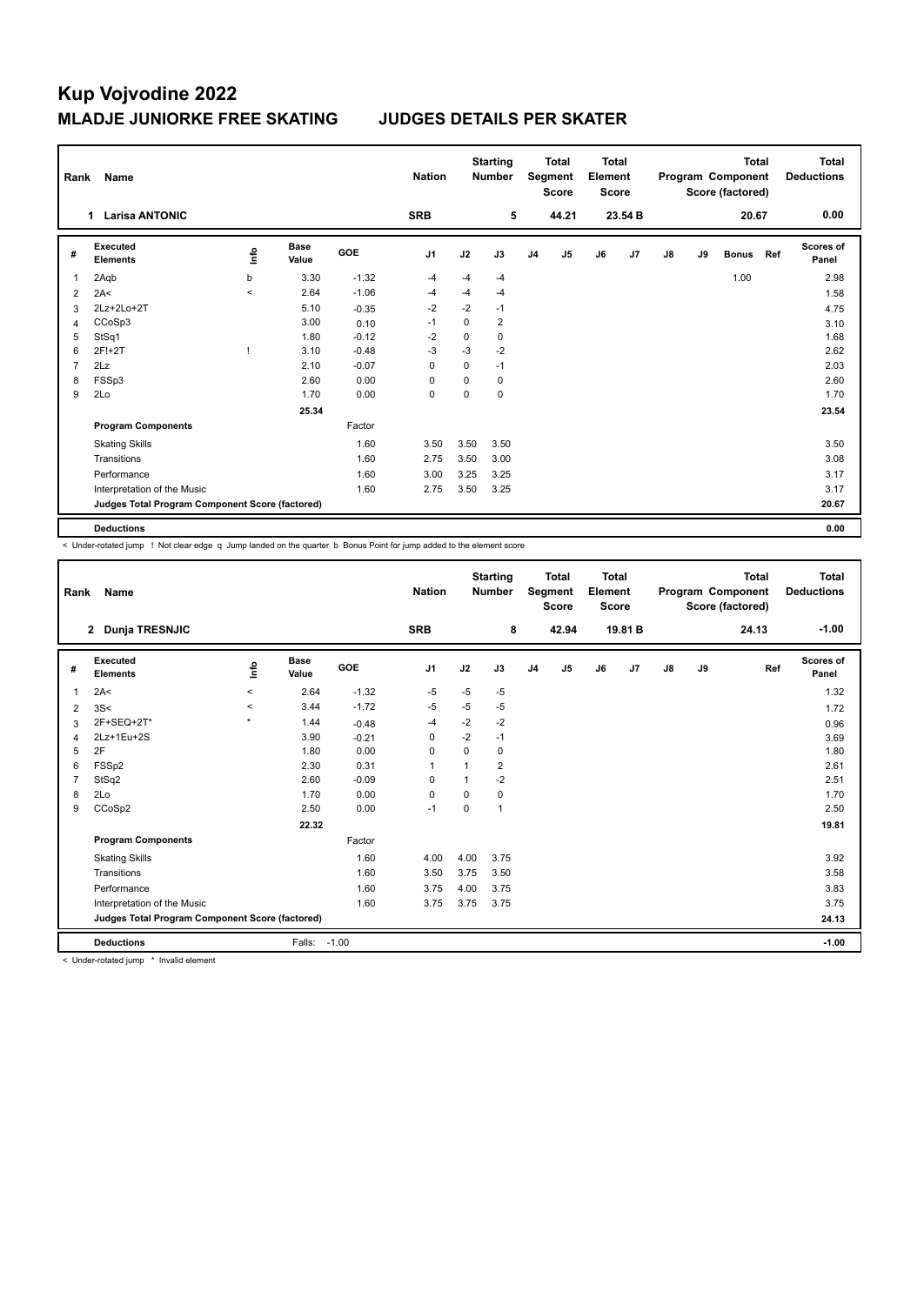| Rank           | Name                                            |      |                      |            | <b>Nation</b>  |          | <b>Starting</b><br><b>Number</b> |                | <b>Total</b><br>Segment<br><b>Score</b> | <b>Total</b><br>Element<br><b>Score</b> |       |    |    | <b>Total</b><br>Program Component<br>Score (factored) | <b>Total</b><br><b>Deductions</b> |
|----------------|-------------------------------------------------|------|----------------------|------------|----------------|----------|----------------------------------|----------------|-----------------------------------------|-----------------------------------------|-------|----|----|-------------------------------------------------------|-----------------------------------|
|                | <b>Darinka POPOVIC</b><br>3                     |      |                      |            | <b>SRB</b>     |          | 6                                |                | 41.46                                   |                                         | 21.20 |    |    | 20.26                                                 | 0.00                              |
| #              | Executed<br><b>Elements</b>                     | lnfo | <b>Base</b><br>Value | <b>GOE</b> | J <sub>1</sub> | J2       | J3                               | J <sub>4</sub> | J5                                      | J6                                      | J7    | J8 | J9 | Ref                                                   | Scores of<br>Panel                |
| 1              | 2A<<                                            | <<   | 1.10                 | $-0.55$    | $-5$           | $-5$     | $-5$                             |                |                                         |                                         |       |    |    |                                                       | 0.55                              |
| 2              | FSSp3                                           |      | 2.60                 | $-0.17$    | $-1$           | $-1$     | 0                                |                |                                         |                                         |       |    |    |                                                       | 2.43                              |
| 3              | 2Lz+2Lo+2T                                      |      | 5.10                 | 0.00       | $\Omega$       | $\Omega$ | 0                                |                |                                         |                                         |       |    |    |                                                       | 5.10                              |
| 4              | 2Lz                                             |      | 2.10                 | 0.00       | 0              | 0        | 0                                |                |                                         |                                         |       |    |    |                                                       | 2.10                              |
| 5              | 2F                                              |      | 1.80                 | $-0.06$    | 0              | $-1$     | 0                                |                |                                         |                                         |       |    |    |                                                       | 1.74                              |
| 6              | StSq2                                           |      | 2.60                 | $-0.26$    | $-1$           | $-1$     | $-1$                             |                |                                         |                                         |       |    |    |                                                       | 2.34                              |
| $\overline{7}$ | CCoSp3                                          |      | 3.00                 | $-0.50$    | $-2$           | $-1$     | $-2$                             |                |                                         |                                         |       |    |    |                                                       | 2.50                              |
| 8              | 2F!+2T                                          |      | 3.10                 | $-0.30$    | $-2$           | $-2$     | $-1$                             |                |                                         |                                         |       |    |    |                                                       | 2.80                              |
| 9              | 2Lo                                             |      | 1.70                 | $-0.06$    | $-1$           | 0        | 0                                |                |                                         |                                         |       |    |    |                                                       | 1.64                              |
|                |                                                 |      | 23.10                |            |                |          |                                  |                |                                         |                                         |       |    |    |                                                       | 21.20                             |
|                | <b>Program Components</b>                       |      |                      | Factor     |                |          |                                  |                |                                         |                                         |       |    |    |                                                       |                                   |
|                | <b>Skating Skills</b>                           |      |                      | 1.60       | 3.50           | 3.25     | 3.25                             |                |                                         |                                         |       |    |    |                                                       | 3.33                              |
|                | Transitions                                     |      |                      | 1.60       | 3.00           | 3.25     | 3.00                             |                |                                         |                                         |       |    |    |                                                       | 3.08                              |
|                | Performance                                     |      |                      | 1.60       | 3.25           | 3.00     | 3.00                             |                |                                         |                                         |       |    |    |                                                       | 3.08                              |
|                | Interpretation of the Music                     |      |                      | 1.60       | 3.25           | 3.25     | 3.00                             |                |                                         |                                         |       |    |    |                                                       | 3.17                              |
|                | Judges Total Program Component Score (factored) |      |                      |            |                |          |                                  |                |                                         |                                         |       |    |    |                                                       | 20.26                             |
|                | <b>Deductions</b>                               |      |                      |            |                |          |                                  |                |                                         |                                         |       |    |    |                                                       | 0.00                              |

<< Downgraded jump ! Not clear edge

| Rank | <b>Name</b>                                     |      |                      |         | <b>Nation</b>  |             | <b>Starting</b><br><b>Number</b> |                | <b>Total</b><br>Segment<br><b>Score</b> | <b>Total</b><br>Element<br><b>Score</b> |       |               |    | <b>Total</b><br>Program Component<br>Score (factored) | <b>Total</b><br><b>Deductions</b> |
|------|-------------------------------------------------|------|----------------------|---------|----------------|-------------|----------------------------------|----------------|-----------------------------------------|-----------------------------------------|-------|---------------|----|-------------------------------------------------------|-----------------------------------|
|      | Nadja ZEKOVIC<br>4                              |      |                      |         | <b>SRB</b>     |             | 4                                |                | 41.39                                   |                                         | 20.32 |               |    | 21.07                                                 | 0.00                              |
| #    | Executed<br><b>Elements</b>                     | lnfo | <b>Base</b><br>Value | GOE     | J <sub>1</sub> | J2          | J3                               | J <sub>4</sub> | J5                                      | J6                                      | J7    | $\mathsf{J}8$ | J9 | Ref                                                   | Scores of<br>Panel                |
| 1    | $2F+2T$                                         |      | 3.10                 | 0.00    | 0              | 0           | 0                                |                |                                         |                                         |       |               |    |                                                       | 3.10                              |
| 2    | 2Lz!                                            |      | 2.10                 | $-0.35$ | $-2$           | $-2$        | $-1$                             |                |                                         |                                         |       |               |    |                                                       | 1.75                              |
| 3    | CCoSp3                                          |      | 3.00                 | $-0.40$ | $-2$           | $-1$        | $-1$                             |                |                                         |                                         |       |               |    |                                                       | 2.60                              |
| 4    | 2Lz!                                            |      | 2.10                 | $-0.49$ | $-3$           | $-3$        | $-1$                             |                |                                         |                                         |       |               |    |                                                       | 1.61                              |
| 5    | 2F                                              |      | 1.80                 | 0.00    | 0              | 0           | 0                                |                |                                         |                                         |       |               |    |                                                       | 1.80                              |
| 6    | 2Lo                                             |      | 1.70                 | 0.00    | 0              | 0           | 0                                |                |                                         |                                         |       |               |    |                                                       | 1.70                              |
|      | 1A+1Eu+2S                                       |      | 2.90                 | $-0.17$ | $-2$           | $-2$        | 0                                |                |                                         |                                         |       |               |    |                                                       | 2.73                              |
| 8    | FSSp3                                           |      | 2.60                 | $-0.17$ | $-1$           | $\mathbf 0$ | $-1$                             |                |                                         |                                         |       |               |    |                                                       | 2.43                              |
| 9    | StSq2                                           |      | 2.60                 | 0.00    | $-1$           | 0           | $\mathbf{1}$                     |                |                                         |                                         |       |               |    |                                                       | 2.60                              |
|      |                                                 |      | 21.90                |         |                |             |                                  |                |                                         |                                         |       |               |    |                                                       | 20.32                             |
|      | <b>Program Components</b>                       |      |                      | Factor  |                |             |                                  |                |                                         |                                         |       |               |    |                                                       |                                   |
|      | <b>Skating Skills</b>                           |      |                      | 1.60    | 3.00           | 3.25        | 3.25                             |                |                                         |                                         |       |               |    |                                                       | 3.17                              |
|      | Transitions                                     |      |                      | 1.60    | 3.00           | 3.25        | 3.00                             |                |                                         |                                         |       |               |    |                                                       | 3.08                              |
|      | Performance                                     |      |                      | 1.60    | 3.25           | 3.50        | 3.50                             |                |                                         |                                         |       |               |    |                                                       | 3.42                              |
|      | Interpretation of the Music                     |      |                      | 1.60    | 3.50           | 3.50        | 3.50                             |                |                                         |                                         |       |               |    |                                                       | 3.50                              |
|      | Judges Total Program Component Score (factored) |      |                      |         |                |             |                                  |                |                                         |                                         |       |               |    |                                                       | 21.07                             |
|      | <b>Deductions</b>                               |      |                      |         |                |             |                                  |                |                                         |                                         |       |               |    |                                                       | 0.00                              |

! Not clear edge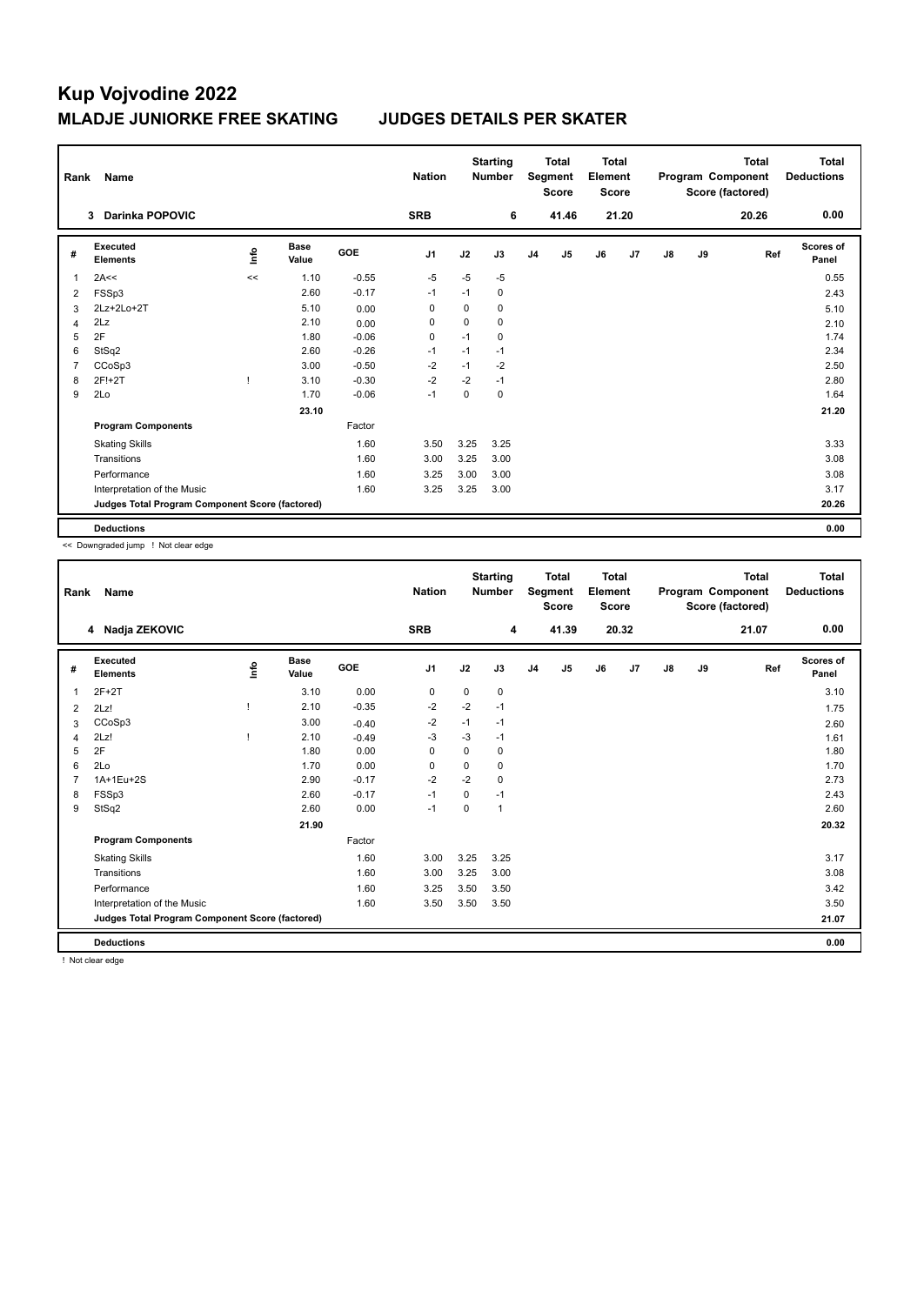| Rank           | Name                                            |             |                      |            | <b>Nation</b>  |             | <b>Starting</b><br><b>Number</b> |                | <b>Total</b><br>Segment<br><b>Score</b> | Total<br>Element<br><b>Score</b> |                |    |    | <b>Total</b><br>Program Component<br>Score (factored) | Total<br><b>Deductions</b> |
|----------------|-------------------------------------------------|-------------|----------------------|------------|----------------|-------------|----------------------------------|----------------|-----------------------------------------|----------------------------------|----------------|----|----|-------------------------------------------------------|----------------------------|
|                | <b>Diana MARJANOVIC</b><br>5                    |             |                      |            | <b>SRB</b>     |             | $\overline{7}$                   |                | 38.46                                   |                                  | 17.16B         |    |    | 22.80                                                 | $-1.50$                    |
| #              | Executed<br><b>Elements</b>                     | <u>info</u> | <b>Base</b><br>Value | <b>GOE</b> | J <sub>1</sub> | J2          | J3                               | J <sub>4</sub> | J <sub>5</sub>                          | J6                               | J <sub>7</sub> | J8 | J9 | Ref                                                   | Scores of<br>Panel         |
| 1              | 2A<                                             | $\prec$     | 2.64                 | $-1.32$    | $-5$           | $-5$        | $-5$                             |                |                                         |                                  |                |    |    |                                                       | 1.32                       |
| 2              | $2F+2Tq$                                        | q           | 3.10                 | $-0.42$    | $-3$           | $-3$        | $-1$                             |                |                                         |                                  |                |    |    |                                                       | 2.68                       |
| 3              | 2A<<+1Eu+2Sq                                    | <<          | 2.90                 | $-0.65$    | $-5$           | $-5$        | $-5$                             |                |                                         |                                  |                |    |    |                                                       | 2.25                       |
| 4              | FSSp                                            |             | 0.00                 | 0.00       |                |             |                                  |                |                                         |                                  |                |    |    |                                                       | 0.00                       |
| 5              | 2Lo                                             |             | 1.70                 | 0.00       | 0              | $\mathbf 0$ | 0                                |                |                                         |                                  |                |    |    |                                                       | 1.70                       |
| 6              | 2F!                                             |             | 1.80                 | $-0.90$    | -5             | $-5$        | $-5$                             |                |                                         |                                  |                |    |    |                                                       | 0.90                       |
| $\overline{7}$ | 2Lo                                             |             | 1.70                 | 0.00       | 0              | $\mathbf 0$ | $\mathbf 0$                      |                |                                         |                                  |                |    |    |                                                       | 1.70                       |
| 8              | StSq2                                           |             | 2.60                 | $-0.09$    | 0              | $-1$        | 0                                |                |                                         |                                  |                |    |    |                                                       | 2.51                       |
| 9              | CCoSp3                                          |             | 3.00                 | 0.60       | $\overline{2}$ | 2           | $\overline{2}$                   |                |                                         |                                  |                |    |    |                                                       | 3.60                       |
|                |                                                 |             | 19.44                |            |                |             |                                  |                |                                         |                                  |                |    |    |                                                       | 17.16                      |
|                | <b>Program Components</b>                       |             |                      | Factor     |                |             |                                  |                |                                         |                                  |                |    |    |                                                       |                            |
|                | <b>Skating Skills</b>                           |             |                      | 1.60       | 4.00           | 3.75        | 3.50                             |                |                                         |                                  |                |    |    |                                                       | 3.75                       |
|                | Transitions                                     |             |                      | 1.60       | 3.50           | 3.50        | 3.25                             |                |                                         |                                  |                |    |    |                                                       | 3.42                       |
|                | Performance                                     |             |                      | 1.60       | 3.25           | 3.75        | 3.50                             |                |                                         |                                  |                |    |    |                                                       | 3.50                       |
|                | Interpretation of the Music                     |             |                      | 1.60       | 3.50           | 3.75        | 3.50                             |                |                                         |                                  |                |    |    |                                                       | 3.58                       |
|                | Judges Total Program Component Score (factored) |             |                      |            |                |             |                                  |                |                                         |                                  |                |    |    |                                                       | 22.80                      |
|                | <b>Deductions</b>                               |             | Falls:               | $-1.50$    |                |             |                                  |                |                                         |                                  |                |    |    |                                                       | $-1.50$                    |

< Under-rotated jump << Downgraded jump ! Not clear edge q Jump landed on the quarter

| Rank | Name                                            |    |                      |         | <b>Nation</b>  |          | <b>Starting</b><br><b>Number</b> |                | <b>Total</b><br>Segment<br><b>Score</b> | Total<br>Element<br><b>Score</b> |       |               |    | <b>Total</b><br>Program Component<br>Score (factored) | <b>Total</b><br><b>Deductions</b> |
|------|-------------------------------------------------|----|----------------------|---------|----------------|----------|----------------------------------|----------------|-----------------------------------------|----------------------------------|-------|---------------|----|-------------------------------------------------------|-----------------------------------|
|      | <b>Lana GALIJASEVIC</b><br>6                    |    |                      |         | <b>BIH</b>     |          | 3                                |                | 35.29                                   |                                  | 15.52 |               |    | 20.27                                                 | $-0.50$                           |
| #    | Executed<br><b>Elements</b>                     | ۴  | <b>Base</b><br>Value | GOE     | J <sub>1</sub> | J2       | J3                               | J <sub>4</sub> | J <sub>5</sub>                          | J6                               | J7    | $\mathsf{J}8$ | J9 | Ref                                                   | <b>Scores of</b><br>Panel         |
| 1    | CCoSp2                                          |    | 2.50                 | 0.33    | 1              | 1        | 2                                |                |                                         |                                  |       |               |    |                                                       | 2.83                              |
| 2    | 2F                                              |    | 1.80                 | 0.00    | $\Omega$       | $\Omega$ | 0                                |                |                                         |                                  |       |               |    |                                                       | 1.80                              |
| 3    | 2F!                                             |    | 1.80                 | $-0.90$ | $-5$           | -5       | -5                               |                |                                         |                                  |       |               |    |                                                       | 0.90                              |
| 4    | $2Lo+2T<<$                                      | << | 2.10                 | $-0.57$ | $-3$           | $-3$     | $-4$                             |                |                                         |                                  |       |               |    |                                                       | 1.53                              |
| 5    | 2Lzq                                            | q  | 2.10                 | $-0.84$ | -4             | $-4$     | $-4$                             |                |                                         |                                  |       |               |    |                                                       | 1.26                              |
| 6    | $1A+2T$                                         |    | 2.40                 | 0.00    | $\Omega$       | $\Omega$ | 0                                |                |                                         |                                  |       |               |    |                                                       | 2.40                              |
|      | 2Lo                                             |    | 1.70                 | 0.00    | $\Omega$       | $\Omega$ | 0                                |                |                                         |                                  |       |               |    |                                                       | 1.70                              |
| 8    | StSq1                                           |    | 1.80                 | $-0.30$ | $-3$           | $-2$     | 0                                |                |                                         |                                  |       |               |    |                                                       | 1.50                              |
| 9    | FSSp1                                           |    | 2.00                 | $-0.40$ | $-3$           | $-1$     | $-2$                             |                |                                         |                                  |       |               |    |                                                       | 1.60                              |
|      |                                                 |    | 18.20                |         |                |          |                                  |                |                                         |                                  |       |               |    |                                                       | 15.52                             |
|      | <b>Program Components</b>                       |    |                      | Factor  |                |          |                                  |                |                                         |                                  |       |               |    |                                                       |                                   |
|      | <b>Skating Skills</b>                           |    |                      | 1.60    | 3.25           | 3.25     | 3.25                             |                |                                         |                                  |       |               |    |                                                       | 3.25                              |
|      | Transitions                                     |    |                      | 1.60    | 3.00           | 3.00     | 3.00                             |                |                                         |                                  |       |               |    |                                                       | 3.00                              |
|      | Performance                                     |    |                      | 1.60    | 3.50           | 3.25     | 3.00                             |                |                                         |                                  |       |               |    |                                                       | 3.25                              |
|      | Interpretation of the Music                     |    |                      | 1.60    | 3.00           | 3.25     | 3.25                             |                |                                         |                                  |       |               |    |                                                       | 3.17                              |
|      | Judges Total Program Component Score (factored) |    |                      |         |                |          |                                  |                |                                         |                                  |       |               |    |                                                       | 20.27                             |
|      | <b>Deductions</b>                               |    | Falls:               | $-0.50$ |                |          |                                  |                |                                         |                                  |       |               |    |                                                       | $-0.50$                           |

<< Downgraded jump ! Not clear edge q Jump landed on the quarter